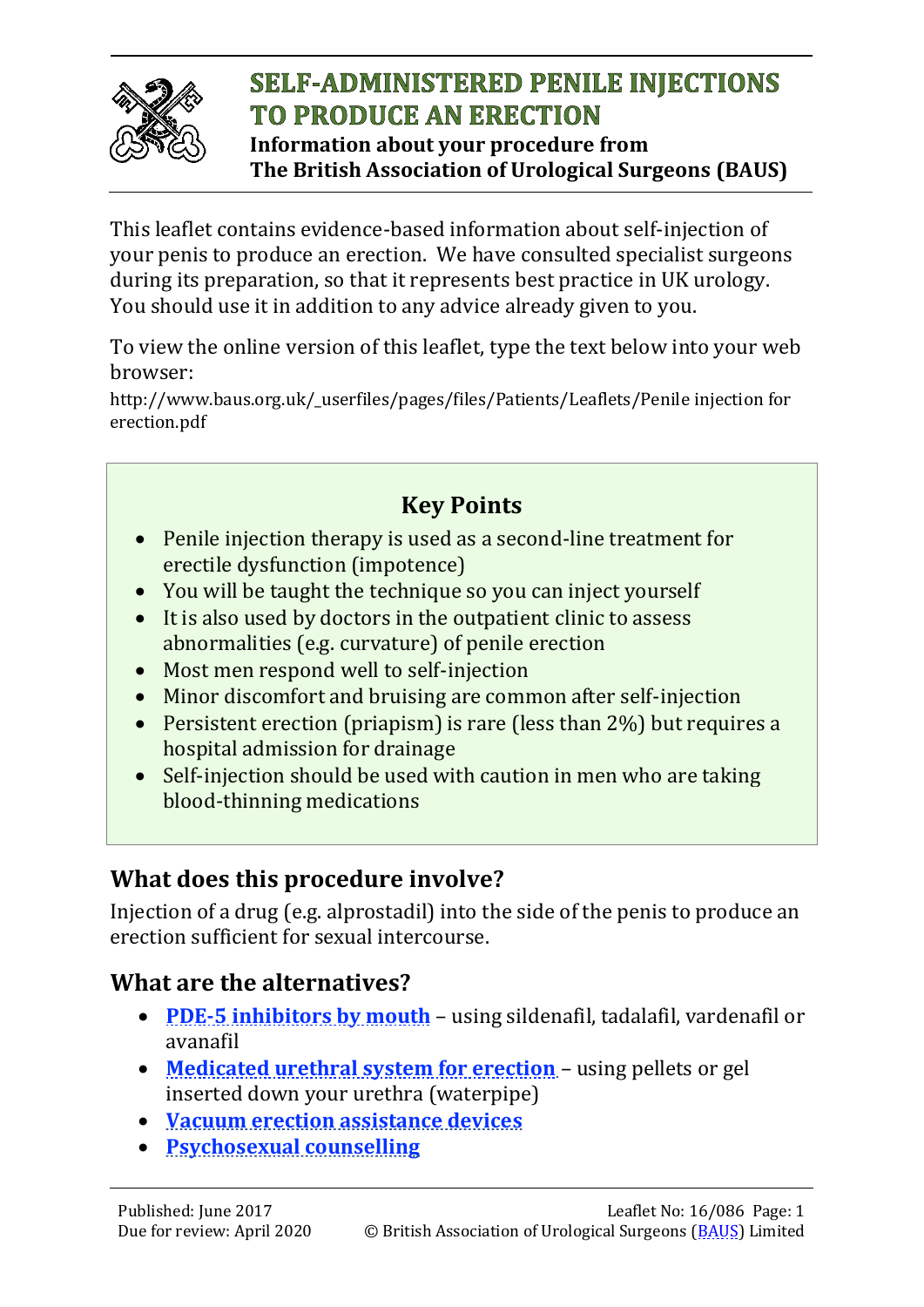• **[Implantation of penile prostheses](http://www.baus.org.uk/_userfiles/pages/files/Patients/Leaflets/Penile%20prostheses.pdf)**

# **[Details of the procedure](http://www.baus.org.uk/_userfiles/pages/files/Patients/Leaflets/Penile prostheses.pdf)**

[Your uro](http://www.baus.org.uk/_userfiles/pages/files/Patients/Leaflets/Penile prostheses.pdf)logist (or a member of their team) will usually carry out the first injection, to show you how it is done.

First, clean the skin of your penis with a sterile wipe. The drug is given with a very fine needle into the correct part of your penis, as demonstrated to you by a member of the team. The injection should be put into the side (pictured), and not into the top, underside or head (glans) of the penis. The veins beneath the skin should also be avoided.

If you do the injection quickly and accurately, this will reduce any discomfort associated with it.

# **Are there any after-effects?**

Corpus cavernosum

The possible after-effects and your risk of getting them are shown below. Some are self-limiting or reversible, but others are not. We have not listed very rare after-effects (occurring in less than 1 in 250 patients) individually. The impact of these after-effects can vary a lot from patient to patient; you should ask your surgeon's advice about the risks and their impact on you as an individual:

| After-effect                                         | <b>Risk</b>                                            |  |
|------------------------------------------------------|--------------------------------------------------------|--|
| Discomfort at the time of injection                  | Almost all<br>patients                                 |  |
| Bruising under the skin of the penis                 | Between 1 in 2 &<br>1 in 10 patients                   |  |
| Pain inside the penis when your erection<br>develops | Between 1 in 3 &<br>1 in 5 patients (20<br>to $30\%$ ) |  |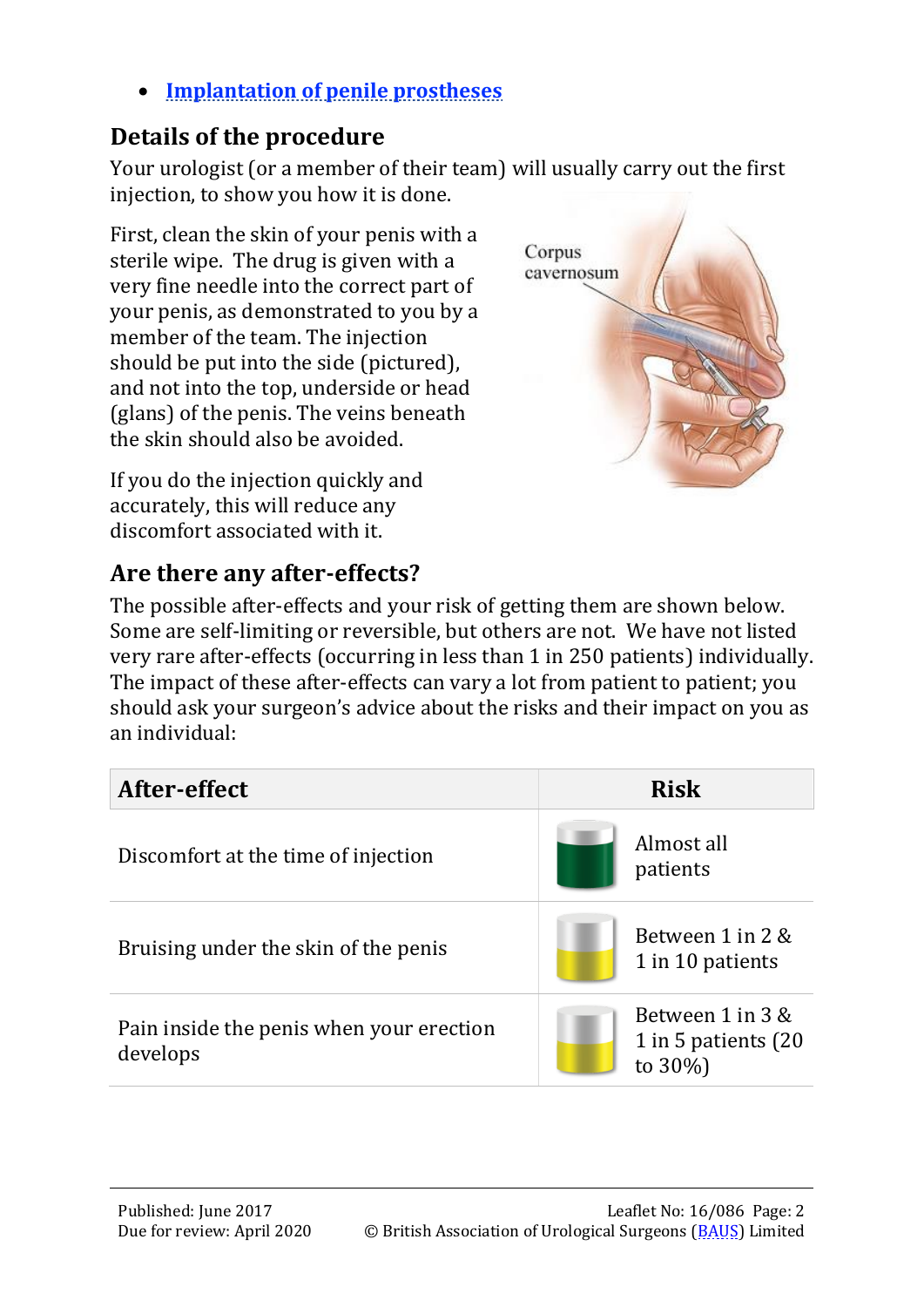| Scarring and bending of your penis on<br>erection following repeated injections into<br>the same site                 | Between 1 in 10 &<br>1 in 50 patients                        |
|-----------------------------------------------------------------------------------------------------------------------|--------------------------------------------------------------|
| Failure of the injection to achieve an<br>erection                                                                    | Between 1 in 10 &<br>1 in 50 patients                        |
| Bleeding from the urethra (waterpipe) due<br>to a misplaced injection                                                 | Between 1 in 10 &<br>1 in 50 patients                        |
| Priapism (persistent, painful erection<br>lasting longer than 4 hours) requiring a<br>return to hospital for drainage | Between 1 in 50 &<br>1 in 250 patients<br>(less than $2\%$ ) |
| Infection at the injection site (more likely if<br>you are diabetic)                                                  | Between 1 in 50 &<br>1 in 250 patients                       |

### **What can I expect after the injection?**

It can take up to 15 minutes to get the full effect of the injection and develop an erection. Your first erection using this technique normally lasts for about 45 minutes.

If you get an ache in your penis for a few hours after the injection, but the erection goes down, there is no need to be concerned. This occurs in between 1 in 3 and 1 in 5 men (20 to 30%). If the discomfort becomes severe, you should speak to your GP, urologist or specialist nurse who will advise an alternative medication to use in the future.

If you have an ache in your penis, and it remains rigid for longer than 45 minutes, try simple measures (e.g. masturbation, a cold shower, exercise) to help get the penis down.

**If your penis remains rigid for more than 4 hours**, **you must attend your nearest Emergency Department immediately for treatment.** Tell them what injection you have had, and they will know what to do to resolve the problem. Let your GP, urologist or specialist nurse know, and they will advise an alternative medication to use in the future.

It is important to dispose of your needles safely; your local pharmacy can advise you about this.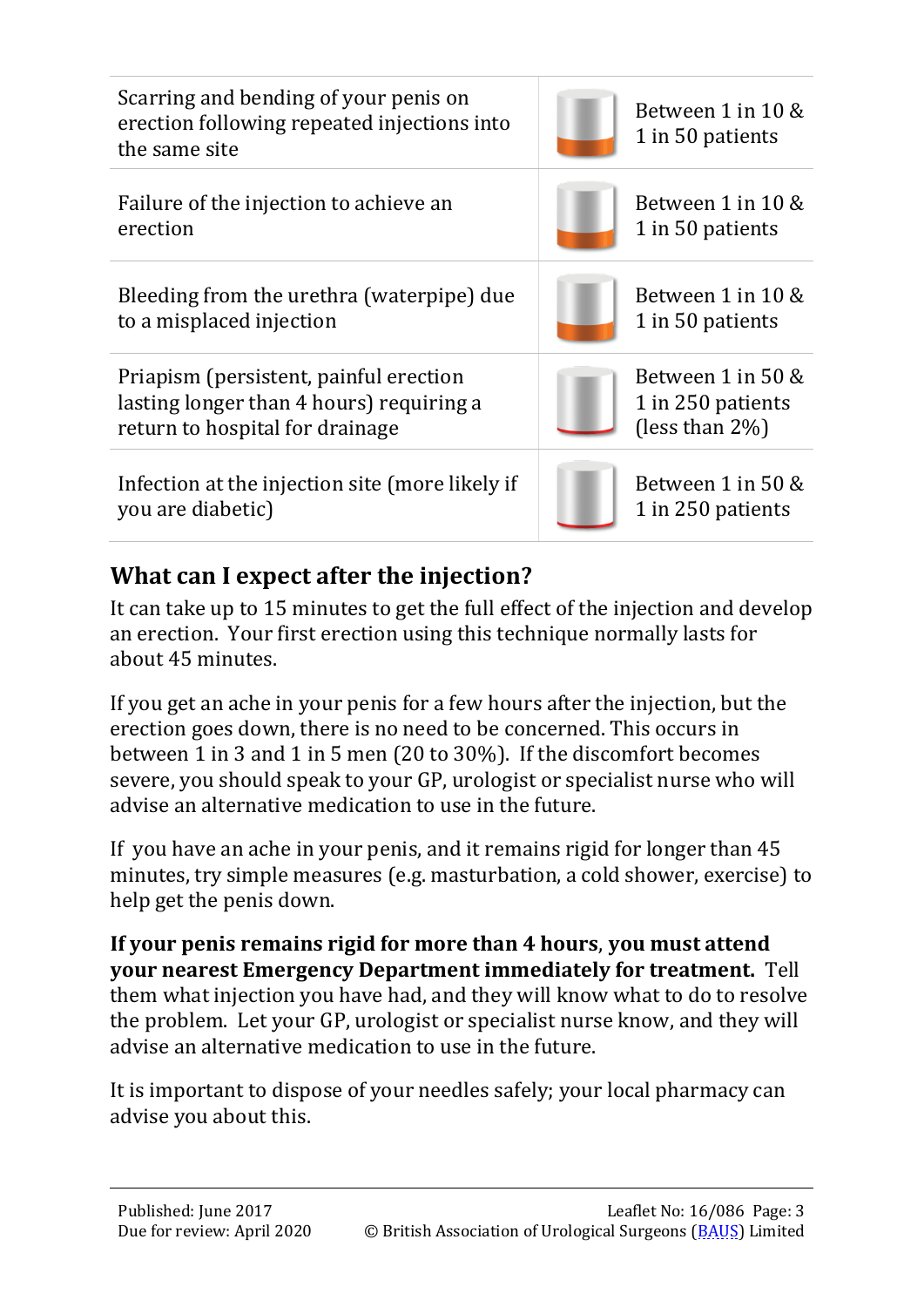# **General information about surgical procedures**

#### *Before your procedure*

Please tell a member of the medical team if you have:

- an implanted foreign body (stent, joint replacement, pacemaker, heart valve, blood vessel graft);
- a regular prescription for a blood thinning agent (warfarin, aspirin, clopidogrel, rivaroxaban or dabigatran);
- a present or previous MRSA infection; or
- a high risk of variant-CID (e.g. if you have had a corneal transplant, a neurosurgical dural transplant or human growth hormone treatment).

#### *Questions you may wish to ask*

If you wish to learn more about what will happen, you can find a list of suggested questions called ["Having An Operation"](https://www.rcseng.ac.uk/-/media/files/rcs/library-and-publications/non-journal-publications/having-an-operation.pdf) [on the website of th](https://www.rcseng.ac.uk/-/media/files/rcs/library-and-publications/non-journal-publications/having-an-operation.pdf)e Royal College of Surgeons of England. You may also wish to ask your surgeon for his/her personal results and experience with this procedure.

#### *Before you go home*

We will tell you how the procedure went and you should:

- make sure you understand what has been done;
- ask the surgeon if everything went as planned:
- let the staff know if you have any discomfort;
- ask what you can (and cannot) do at home:
- make sure you know what happens next; and
- ask when you can return to normal activities.

We will give you advice about what to look out for when you get home. Your surgeon or nurse will also give you details of who to contact, and how to contact them, in the event of problems.

#### *Smoking and surgery*

If you are only having local injections, stopping smoking will have no effect on this procedure. Smoking can seriously impair your erectile function, and we would advise you to stop smoking completely. For advice on stopping, you can:

- contact your GP;
- access your local [NHS Smoking Help Online; or](http://www.nhs.uk/smokefree/help-and-advice/local-support-services-helplines)
- [ring the free NHS](http://www.nhs.uk/smokefree/help-and-advice/local-support-services-helplines) Smoking Helpline on **0800 169 0 169**.

# **What should I do with this information?**